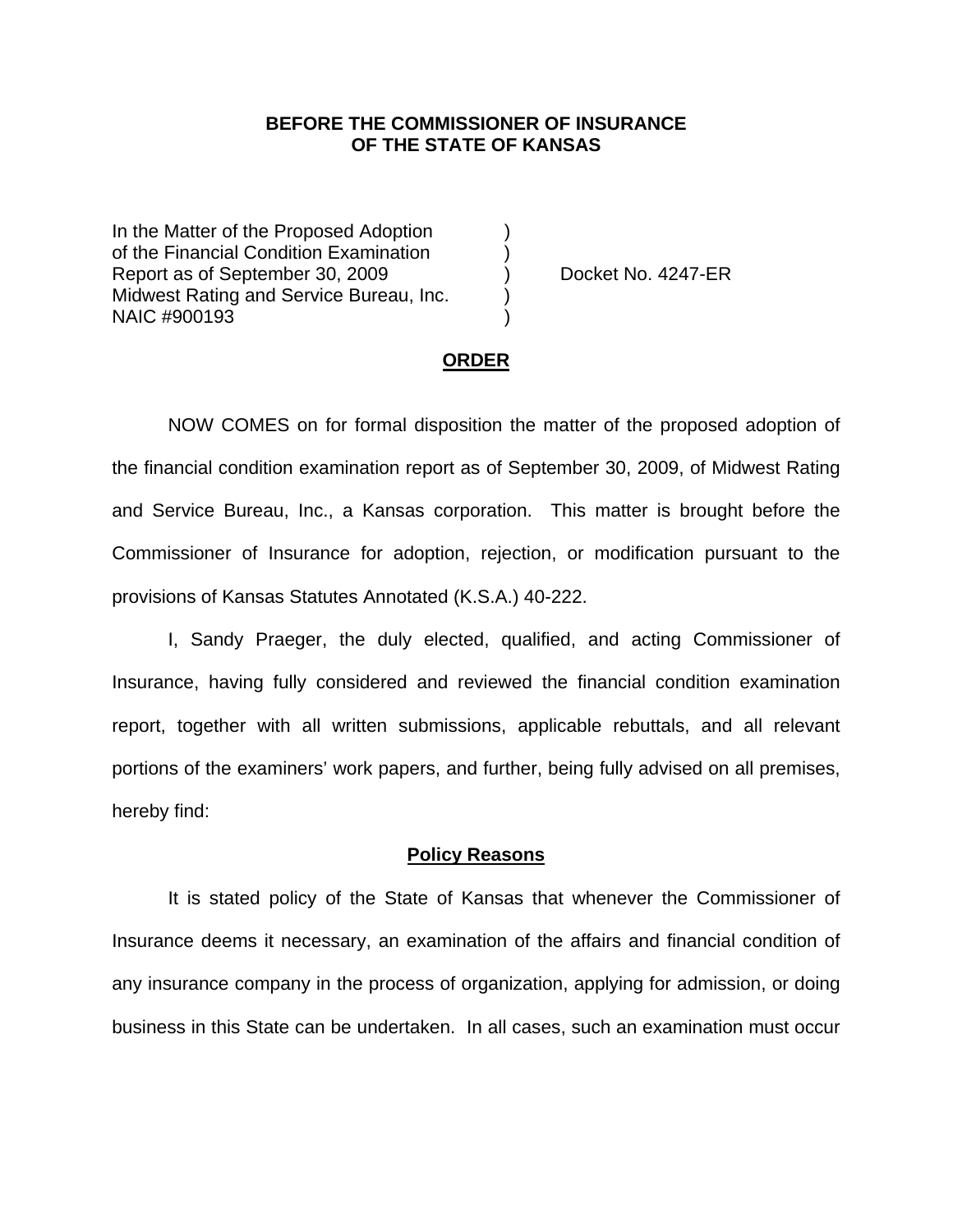once every five (5) years. Through the examination process, the insurance consuming public will be well served and protected.

### **Findings of Fact**

 1. The Commissioner of Insurance has jurisdiction over this matter pursuant to K.S.A. 40-222.

 2. An examination of Midwest Rating and Service Bureau, Inc. was undertaken by the Kansas Insurance Department and was completed on August 24, 2010.

 3. The examiner-in-charge tendered and filed with the Kansas Insurance Department a verified written report of the examination within thirty (30) days following completion of the examination, to wit; August 25, 2010.

 4. Following receipt of the verified report, the Kansas Insurance Department transmitted the report to Midwest Rating and Service Bureau, Inc. on August 26, 2010, with a duly executed notice advising the company of its opportunity to prepare and submit to the Kansas Insurance Department a written submission or rebuttal with respect to any and all matters contained in the report. Midwest Rating and Service Bureau, Inc. was further advised that any written submission or rebuttal needed to be filed with the Kansas Insurance Department no later than thirty (30) days after receipt of the verified report.

 5. Midwest Rating and Service Bureau, Inc. filed a written acceptance of the verified report on August 30, 2010.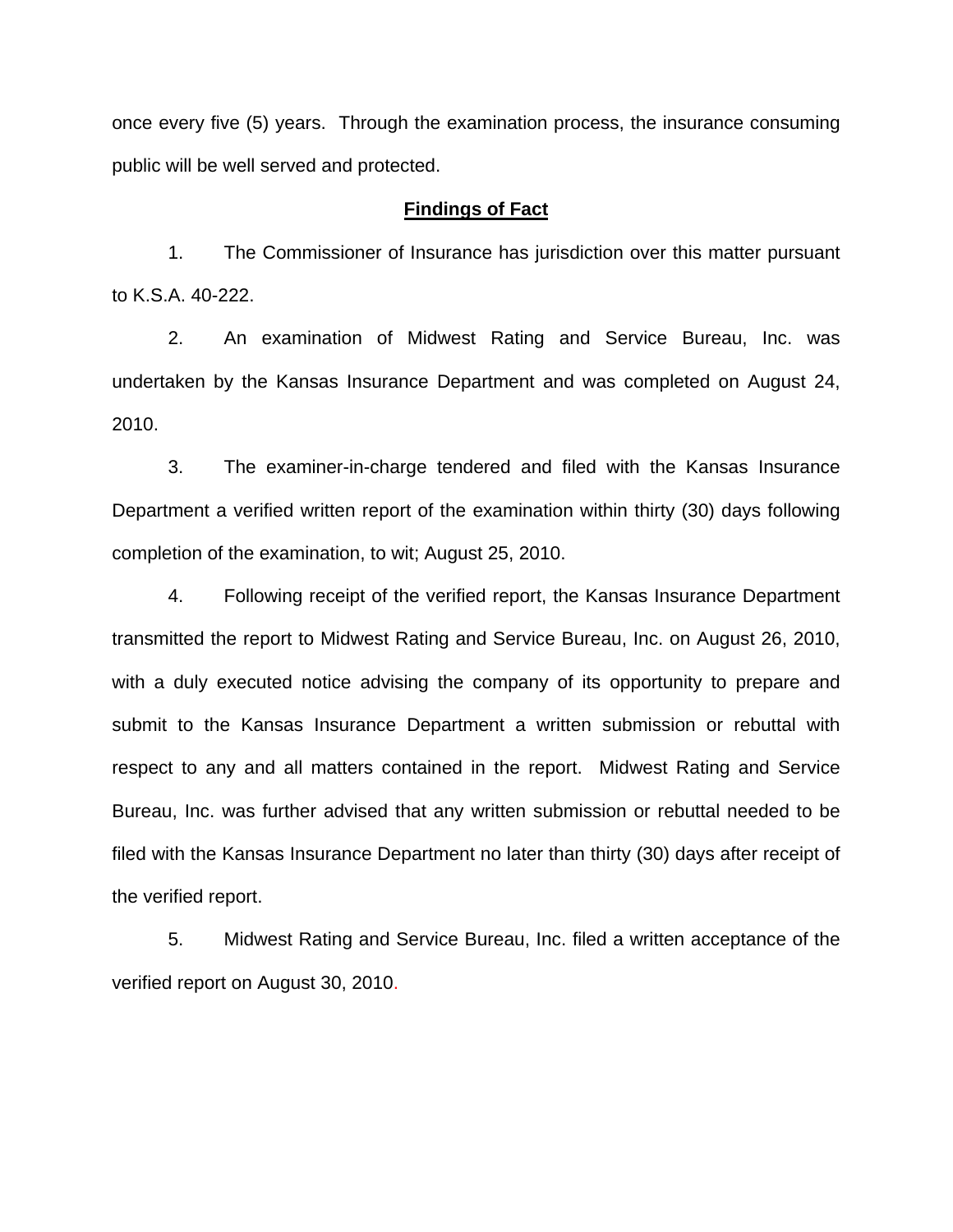6. Based upon the written submission tendered by Midwest Rating and Service Bureau, Inc., the company took no exceptions to matters contained in the verified report.

 7. Within thirty (30) days of the end of the time period allowed for written submission or rebuttal, the Commissioner of Insurance fully reviewed the report, together with all written submissions and rebuttals provided by Midwest Rating and Service Bureau, Inc. The Commissioner of Insurance further reviewed all relevant workpapers.

 8. No other written submissions or rebuttals were submitted by Midwest Rating and Service Bureau, Inc.

## **Conclusion of Law**

9. K.S.A. 40-222(k)(2) provides:

"Within 30 days of the end of the period allowed for the receipt of written submissions or rebuttals, the commissioner shall fully consider and review the report, together with any written submissions or rebuttals and any relevant portions of the examiners workpapers and enter an order:

- (A) Adopting the examination report as filed or with modification or corrections. If the examination report reveals that the company is operating in violation of any law, regulation or prior order of the commissioner, the commissioner may order the company to take any action the commissioner considers necessary and appropriate to cure such violations; or
- (B) rejecting the examination report with directions to the examiners to reopen the examination for purposes of obtaining additional data, documentation or information, and refiling pursuant to subsection (k); or
- (C) call and conduct a fact-finding hearing in accordance with K.S.A. 40- 281 and amendments thereto for purposes of obtaining additional documentation, data, information and testimony."